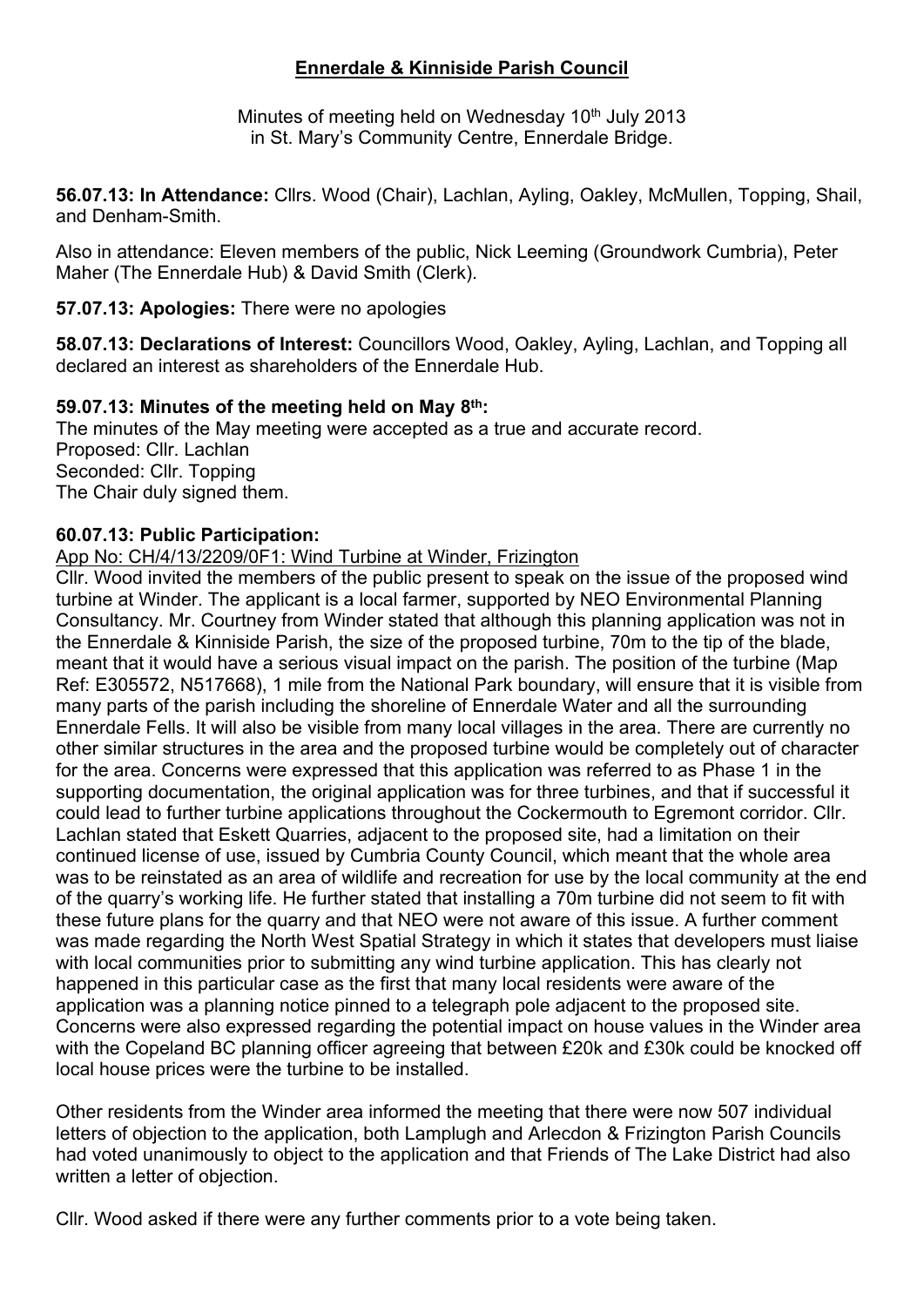The proposal that Ennerdale & Kinniside Parish Council support planning application CH/4/13/2209/0F1: Wind Turbine at Winder, Frizington Councillors in favour: None Councillors opposed: All the councillors present (6) opposed the application.

# **ACTION: Clerk to write to the Planning Department at Copeland BC outlining the objections of the Parish Council to the application (see above). Copies to LDNPA and local residents**

**group.**

# **Councillors to attend CALC Wind Turbine Application training when made available.**

# United Futures: Ennerdale/Ehen Corridor: Nick Leeming – Groundwork Cumbria

Cllr. Wood invited Nick Leeming to give an update on the United Futures project (see minutes Annual Parish Meeting May 13). All of the various options that NL had been working up had come to nothing and he explained that there was now a real risk that the £20k that is available through the United Futures fund will be lost. In the next four weeks United Utilities will need to see a list of potential projects with outline costs.

After some discussion, three potential projects were identified, these being:

- ∙ Installation of Play Equipment on the Recreation Field
- ∙ Completion of the Gazebo project on the Recreation Field
- Bridging the gaps in the off-road path into the village, ending at the Fox & Hounds

NL felt that all these projects had potential and asked councillors to provide him with further details and costs.

# **ACTION: Cllrs Lachlan and Ayling to provide NL with further information and costs.**

# The Ennerdale Hub: Lottery Bid – Peter Maher

Further to meeting between PM and Cllrs. Wood and Lachlan, PM provided councillors with a progress report on the Lottery (Reaching Communities – Buildings) bid. At Stage 2 of the bid the group were provided with funding to work up the Stage 3 bid. This is seen as an indicator that the Stage 3 bid stands a very good chance of succeeding. Within the Stage 3 application, applicants have to state how and by whom the project will be evaluated. PM felt that the ideal organisation to undertake the evaluation, given the history of the Hub project, was the Parish Council and asked councillors to consider taking on this role. Councillors asked PM to outline what would be required. Initially what is needed to accompany the application in November is a written methodology that relates to the targets already highlighted in the application. If the bid is successful then the evaluation process will be undertaken during the initial two years of the project. Work will include the collection of data relating to users, income etc. and providing feedback to the directors of the Hub.

It was proposed that the Parish Council act as evaluators for the Ennerdale Hub Lottery project. Proposed: Cllr. Lachlan

Seconded: Cllr. Topping.

All the councillors present voted in favour of the proposal.

Cllrs. Lachlan, Denham-Smith, Oakley, Ayling, Topping, McMullen and Wood agreed to act as part of the evaluation team.

# **ACTION: Cllrs. Topping and Denham-Smith to meet up with the bid writing team to discuss what is required for the bid from the Parish Council.**

# **61.07.13: Progress Reports:**

# **A: Clerk's Report:**

The following actions from the May meeting were reported:

- ∙ 46.05.13: Clerk to arrange next meeting of Governance sub group: Not Done due to injury.
- ∙ 47.05.13: The views of the PC sent to LDNPA Planning dept. Done
- ∙ 51.05.13: All payments to be sent out. Done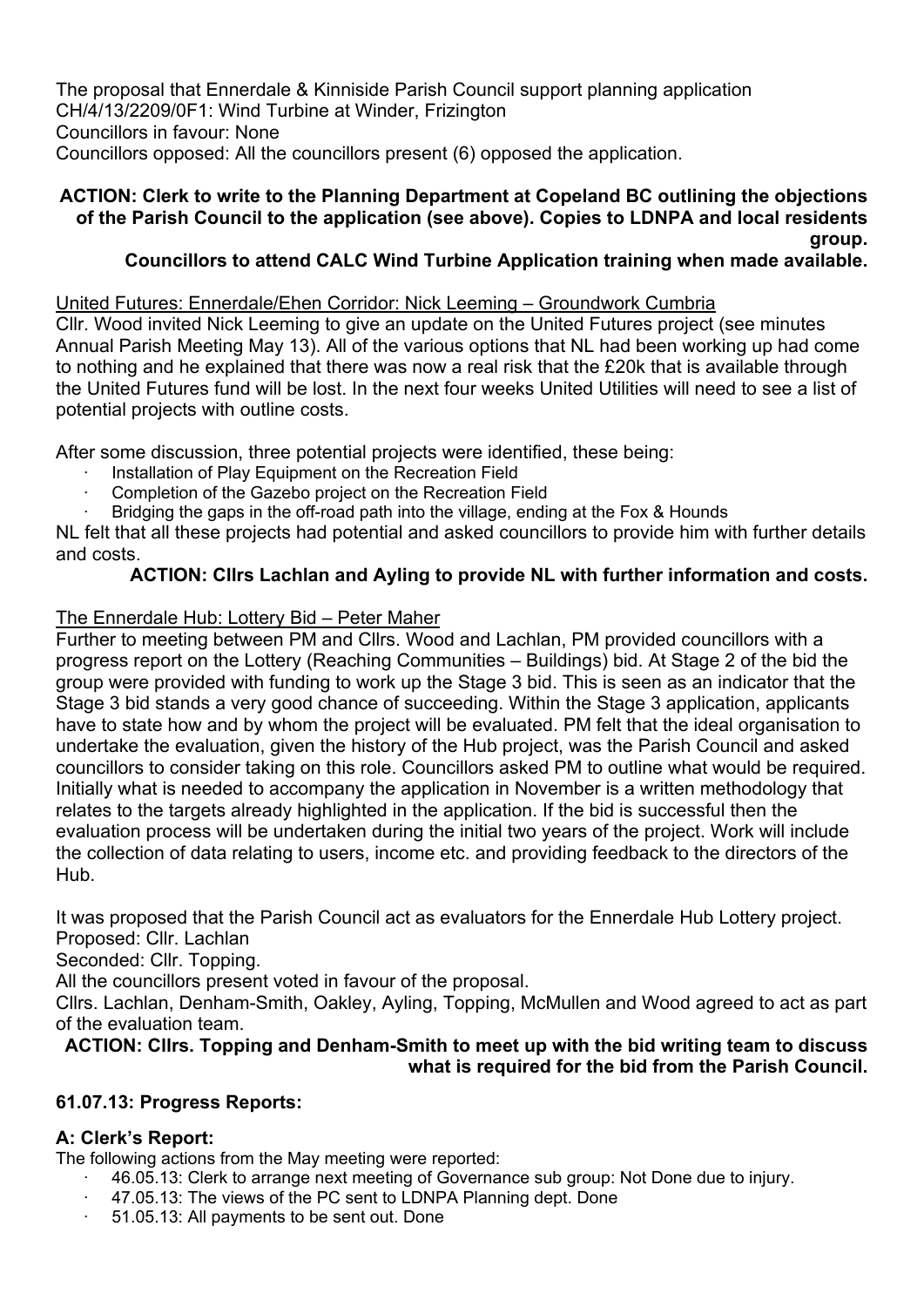Two further actions were noted:

- ∙ Review of Parish Plan it was agreed that this should be revisited in January. Clerk informed the meeting that the LDNPA do not take into account any Parish Plan that is older than five years.
- Next meeting of the Governance sub group to be arranged. **ACTION: Clerk to arrange a date for the Governance sub-group meeting before the Septem-**

#### **ber meeting.**

A list of correspondence was noted and one, the Nat West review of customer information, required action. **ACTION: Cllrs. Wood and McMullen to complete the process of becoming cheque signatories and inform the Clerk when this has been achieved.**

#### **B: RNEC:**

Cllr. Lachlan reported that the RNEC office in Phoenix House had been closed and all the equipment and paperwork had been relocated within Cleator Moor Town Hall. At the recent meeting the Ehen Valley project and the Parish Lengthsman scheme were both discussed and it is hoped that funding will be found to continue the Lengthmans scheme. It is hoped that the Business Forum website will be taken over by the Cleator Moor & District Chamber of Trade. Concerns were expressed regarding the poor state of buildings on the Leconfield Industrial Estate and the former Kangol Factory site.

# **C: ECRAG:**

Cllr. Oakley reported that they were still talking to potential funders and she will provide the council with an update at the September meeting. Cllr. Ayling confirmed that the grass cutting on the site was still being undertaken by volunteers at present.

#### **D: Bus Service 217:**

Cllr. Wood reported that the date of the next meeting was 1st October at which he hopes to be able to get hold of information regarding passenger use of the Ennerdale stops. He has some concerns that the number of passengers using the bus in Ennerdale is low and this might have implications for the Parish Council grant to the service.

#### **E: Connecting Cumbria:**

Cllr. Topping reported that he had been unable to attend the countywide conference on June 21<sup>st</sup> but there had been little new information provided at the meeting. A programme of superfast broadband roll out has now been issued but only phase 1 has been given dates. The Lamplugh exchange is mentioned in phase 3 but there is a feeling that it could now be well into 2016 before the rural areas of the county are connected. The mismanagement of the countrywide programme has made the national press in the last few weeks.

# **ACTION: Cllr. Topping to contact BT and the Connecting Cumbria team regarding the potential use of UU trenches for fibre optic cabling.**

#### **F: MRWS:**

Cllr. Wood reported that the E&K PC response to the DECC Call for Evidence had been submitted along with those of Copeland BC and CALC. It was now expected to be some months before DECC issue a response to the Call for Evidence when they are expected to suggest a way forward. Cllr. Wood highlighted the Copeland BC suggestion that in future it should be made clear that the Decision Making Body should be the Borough Council, thus potentially overruling the views of parish councils.

# **62.07.13: Planning Matters:**

There was one planning application to discuss and one notice of public path diversion to note:

App. No: 7/2013/4039 Howside, Ennerdale – Extend existing cow shed to cover over an existing midden

After some discussion it was decided that councillors had 'No Objections' to this application.

**ACTION: Clerk to inform LDNPA of the views of the council.** Notice of public path diversion (Path No: 243030 & 407026) Scale Beck to Red Pike. Part of the Fix the Fells programme of works.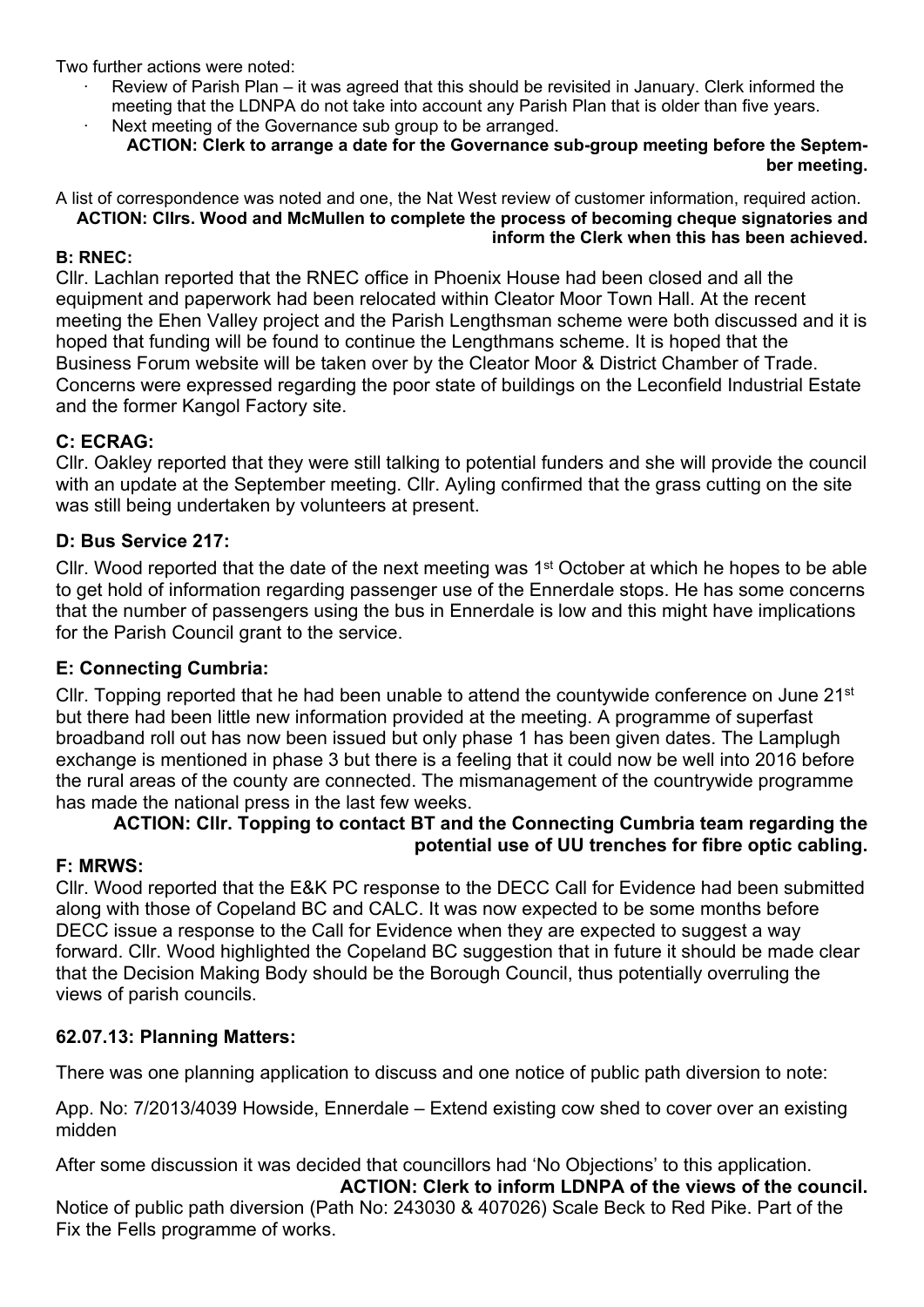# **63.07.13: Report from the Police and Neighbourhood Watch:**

Cllr. Wood informed councillors that there had been one road related incident, one assault and one suspicious incident reported to the police in May. In June there had been 1 adult anti-social behaviour incident, two road traffic collisions and two suspicious incidents reported.

The Cumbria Community Messaging service sent out 24 alerts during the last two months, 14 in May and 10 in June.

Cllr. Wood informed councillors that he would be monitoring the number of incidents reported to the police over the coming months as there did seem to be an increase in these reports.

Some concerns were expressed regarding a recent incident in the Ennerdale Water area and the way that it was handled by the police. Councillors expressed the view that lessons with regard to communication had not been learned from previous incidents by the police.

# **64.07.13: Highways Matters:**

Cllr. Lachlan reported that there had been a number of changes in personnel within the Copeland Cumbria Highways team and that he was now liaising with Kevin Thompson. Cllr. Lachlan reported that he had received the following updates from Kevin Thompson of Cumbria Highways:

- ∙ Width Restriction Croasdale Road: work delayed and now scheduled for 2014.
- ∙ C4017 Ennerdale Bridge to Wath Brow: the road was surface dressed in June 13 and work on pot holes also undertaken.
- ∙ Fingerposts: this action is ongoing
- ∙ Missing Ennerdale signs: Paul Dalton has been asked to collect these signs.
- ∙ 20MPH speed limit: awaiting ne count data
- ∙ Street lighting Church Lane: awaiting connection

Cllr. Lachlan reminded councillors that the police were now not willing to place SIDs out in the locality as the batteries had been stolen on so many occasions. There followed a discussion regarding the 'Community Speedwatch' project which is operating successfully in some Cumbrian parishes and could be seen as an alternative to SIDs. Cllrs Lachlan and Wood both agreed to act as volunteers.

#### **ACTION: Clerk to inform PCSO Alan Willison that Cllrs. Lachlan and Wood wish to be trained as Community Speedwatch volunteers. ACTION: Clerk to obtain costs of pole mounted SIDs from Cockemouth TC.**

#### **65.07.13: Council Finance:**

The Clerk reported that he had now received the End of Year Audit report from the external auditors BDO. No issues were raised and the accounts for 12/13 have been signed off by the auditors. No mention was made of the funds carried forward and the audit fee was £36.00p

The Clerk reported that the balance of the main account was £14,537.39p as per the latest available bank statement dated 29<sup>th</sup> June.

The following payments were agreed:

|        | Website name (2 years)                               |          | £8.38p  |
|--------|------------------------------------------------------|----------|---------|
| $\sim$ | Website hosting (1 year0:                            | £71.86p  |         |
|        | Clerk's Salary Qtr 1:                                | £266.49p |         |
|        | Clerk's expenses Qtr 1:                              |          | £51.45p |
| $\sim$ | HMRC PAYE Qtr 1:                                     | £66.62p  |         |
|        | E&K Community Centre Hire: 12 months 13/14: £108.00p |          |         |
|        | <b>BDO Audit Fee:</b>                                |          | £36.00p |
|        |                                                      |          |         |